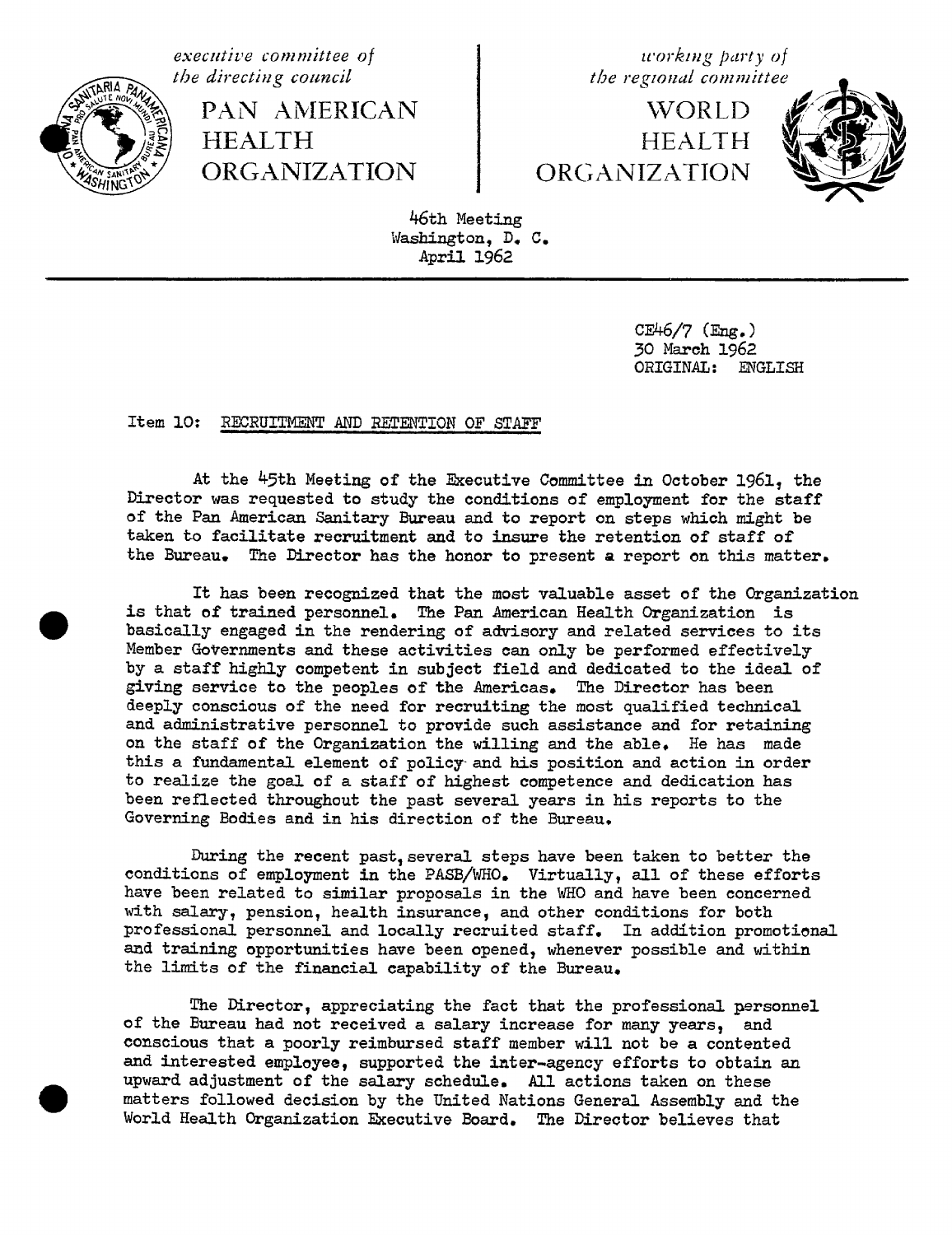c 6**/**7(Eng.) Page 2

these changes will make more attractive the opport\_ties in PASB**/**WHO and will help materially recruitment of personnel. In the staff rule changes presented to this Body at this session the result of the campaign to raise salaries of professional staff is reflected in the new salary schedule in paragraph 230.2 of the new staff rules (see Document CE46**/**3). This increase was effective as of I Ja**n**uary 1962 and provided for rises in salary for all grades from P.1 through D.2. In addition to this increase, an increase of \$200 for dependent spouse was made effective on the same date.

During the course of the last year the pensionable remuneration of staff members has been increased by the institution of a system of half-gross computation for pension purposes. It is recognized that this action raised pension potential slightly, but it is believed that this represents a meaningful first step in the direction of bringing pensions within the PASB**/**WHO into slightly better comparison with national and private pension schemes. It is further recog**n**ized that this is an area in which continued effort should be made in order to realize even better pensions for staff members and it is the intent of the Director to conti**n**ue to pursue this objective.

The Directing Council, in Resolution XIX of its llth Meeting, authorized the Director to establish a staff health insurance program which will provide coverage to all staff members and their dependents. The Director associated himself with the plans of the Director-General of the World Health Organization in the establishment of such a staff health insurance program financed by the Organization and the staff member. This plan went into effect in 1960 and has served to give staff members protection at a reasonable rate.

The Director has bee**n** concerned, as well, with aspects of the conditions of employment **o**f locally recruited person**n**el. He presented to the 43rd Meeting of the Executive C**o**mmittee a request for the establishment of a dependent's allowance for such staff. In Resolution VII of this meeting, the proposal was adopted in principle and the Director was requested to include in the proposed budget for 1963 the amou**n**t necessary to implement this program. The increase was duly noted in Official Document No. 35 when the program and budget for 1963 was presented to the XIII Meeting of the Directing Co**u**ncil.

The salaries of locally recruited staff at established stations have been under continui**n**g examination and every effort is exerted to meet changes in the labor market in each commu**n**ity as soon as possible in order to keep salaries of PASB**/**WHO local person**n**el at the best prevailing rate in the community. In all of these surveys, the PASB**/**WHO participates in the surveys undertaken by the agencies in the United Nations. During 1961. as a result of these surveys, local wage sc**a**le of staff in six cities were revised upward in order to keep salary rates at parity with other employers in the locality.